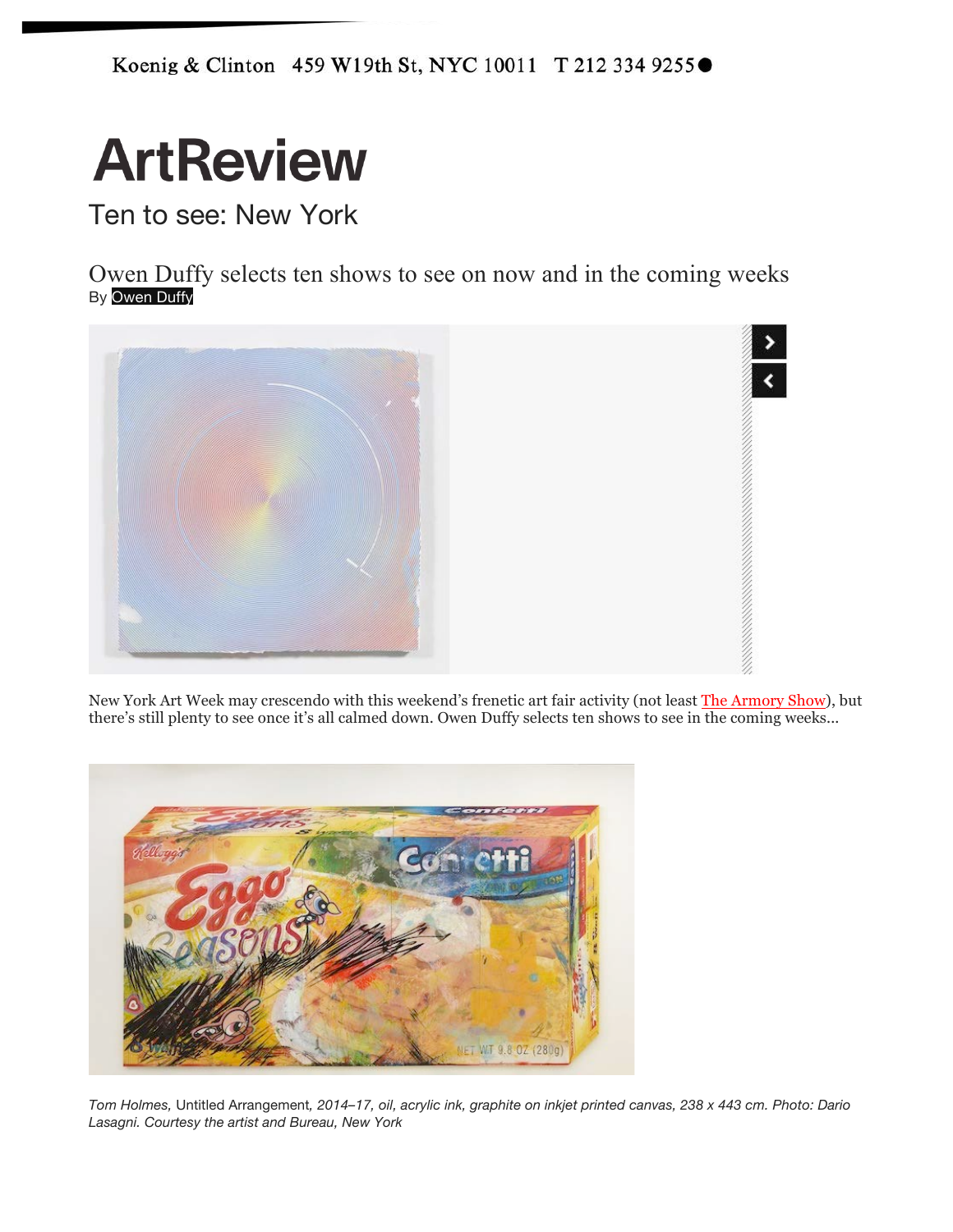### Tom Holmes: *L'Eggo My Eggo®*, Bureau, through 19 March

There's little appetising about Eggo waffles, those frozen staples of the nuclear family's morning ritual. Worse, perhaps, is the prospect of their cardboard texture somehow enhanced by the beguiling addition of confetti 'flavouring'. But Tom 'Texas' Holmes, who works in Tennessee, manages to transform a monumental graphic of this breakfast object's box into a profound work of art in his latest outing at Bureau. Somewhere between Warhol and Twombly, furious scribbles and images of Powerpuff girls synergise with Eggo's brand to become an elegy to the middlebrow. In front of this painting, foil-covered bricks outline the form of a grave plot, ominously marking a death, but of what?



Sascha Braunig, Untitled, 2016, oil on Arches oil paper, 41 x 29 cm. Courtesy the artist and Foxy Production, New York

Sascha Braunig: *Free Peel*, Foxy Production, through 2 April

After an impressive show at MoMA PS1, Braunig presents a no-less haunting selection of new paintings at Foxy Production. The squishy, obsolete flesh of humans is replaced by highly rendered outlines of people, made of what seems to be an assortment of fencing and wire. These silhouettes bend, droop, and contort with mind-bending grace, and live in non-places surrounded by stage curtains and two-tone gradients. Weird and unsettling, they ask viewers to work through stunning leaps of visual logic.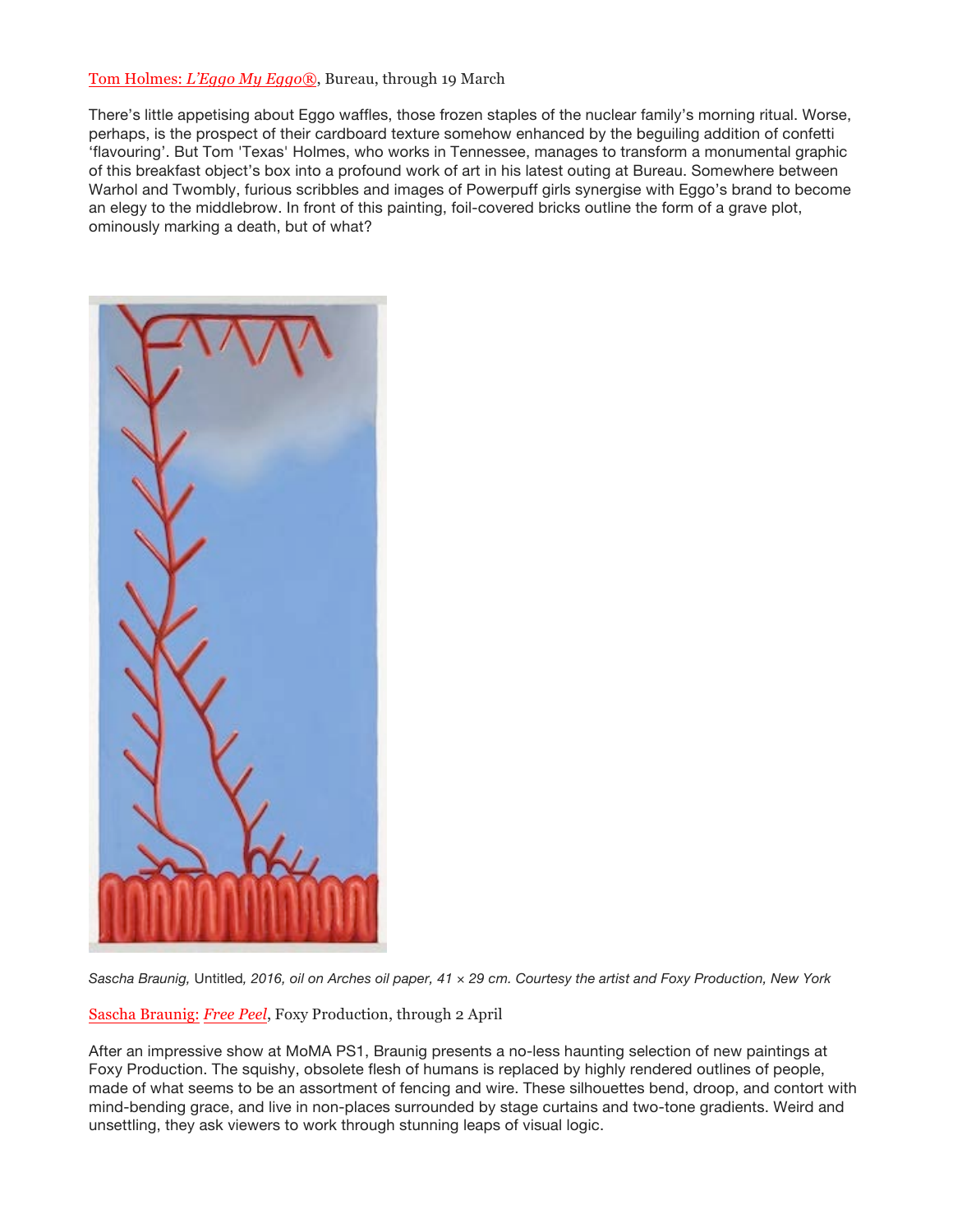

Peter Acheson, Eva Hesse, 2011-14, acrylic and collage on canvas, 30 x 40 cm. Courtesy the artist and Brennan & Griffin, *New York*

Peter Acheson, Brennan and Griffin, 8 March – 2 April

Modest in scale, Peter Acheson's paintings delight with their intimacy and sincerity. Now living in upstate New York, Acheson came of age with more well-known painters like Chris Martin and Katherine Bradford, who saw Williamsburg transform into faux-bohemia. His messy paintings, with chunky surfaces and the odd scrap, undercut their own cavalier attitude by virtue of being earnest odes to the medium itself. Acheson also makes the occasional tribute painting, with direct nods to such art history giants as Eva Hesse. They are like small gifts – refreshing ones at that – in an era when so much blue-chip painting demands impersonal and larger-than-life scale.



Marisa Merz: The Sky Is a Great Space*, 2017 (installation view). Courtesy the artist and The Met Breuer, New York*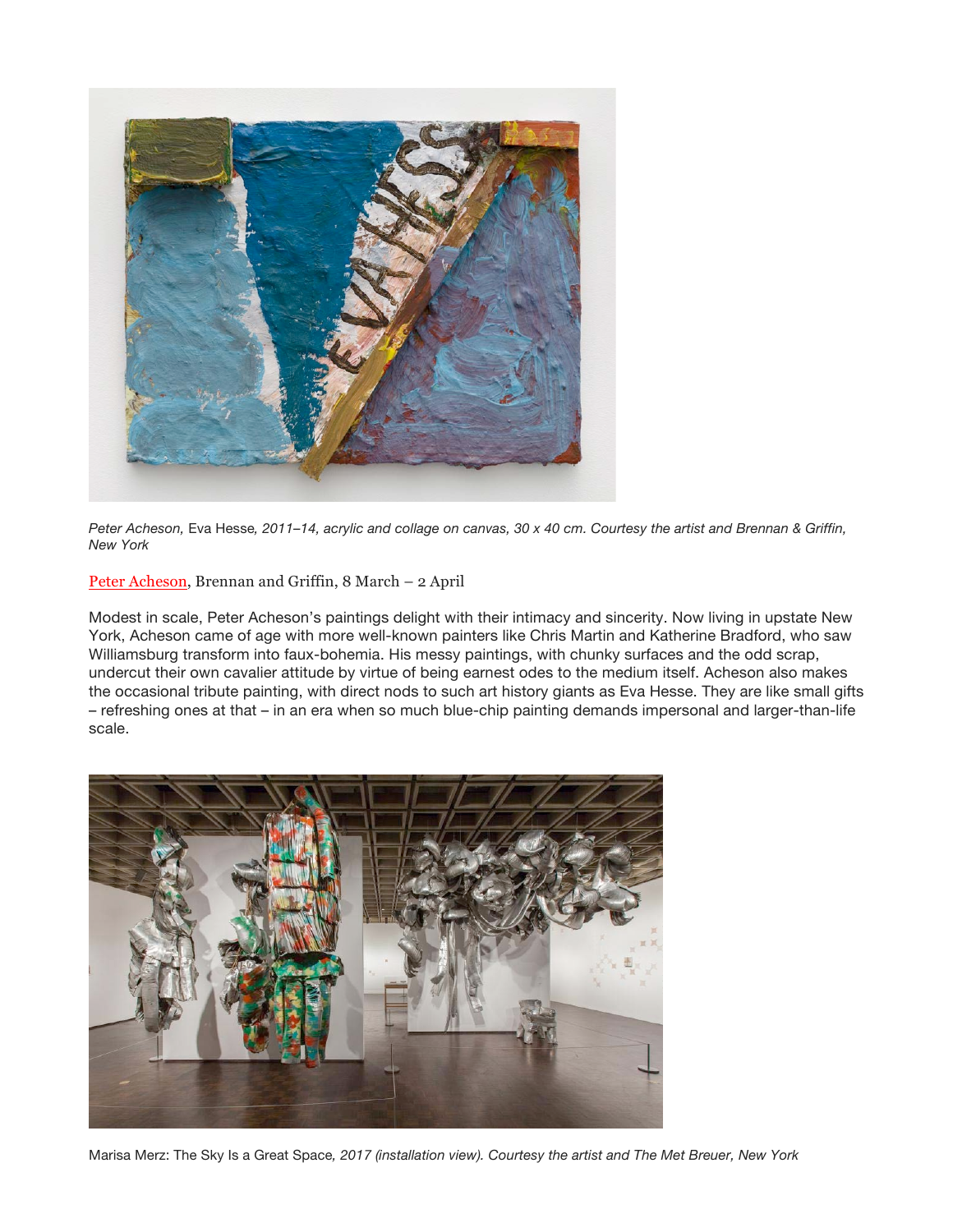### Marisa Merz: *The Sky Is a Great Space*, The Met Breuer, through 7 May

This long overdue survey of Marisa Merz further proves that the Met Breuer has quickly become a preeminent destination for modern and contemporary art in New York. In *Marisa Merz: The Sky is a Great Space*, the queen of Arte Povera deftly showcases her flexibility and skill with a wide array of humble materials. Twisting, knotted masses of aluminum, stapled together, converge to become Merz's famous *Living Sculpture* (1966), which hugs the ceiling like a metallic formation of clouds. This memorably contrasts with the gnarled knit letters of Merz's daughter's name, B-E-A, pierced by the needles that made them.



Cedrick Tamasala, How My Grandfather Survived, 2015, chocolate, 38 x 21 x 24 cm. Photo: Kyle Knodell. Courtesy the *Cercle d'Art des Travailleurs de Plantation Congolaise; Galerie Fons Welters, Amsterdam; and KOW, Berlin*

Cercle d'Art des Travailleurs de Plantation Congolaise, SculptureCenter, through 27 March

Marx tells us that profit is simply workers' unpaid labour. The artists in the Congolese Plantation Workers Art League (Cercle d'Art des Travailleurs de Plantation Congolaise or CATPC) know this well; they all work on plantations or once did, cultivating resources for multinational conglomerates. Inadequately compensated for their wage-labour, these artists have found a way out through the white cube, and cast moving, affective figure sculptures out of chocolate: idiosyncratic art collectors, family members, and self-portraits, which are joined by the several artists' ink drawings. As many of our anxieties about economic inequality remained unmitigated, this heartening exhibition at Long Island City's SculptureCenter presents rightly problematises what we call contemporary art.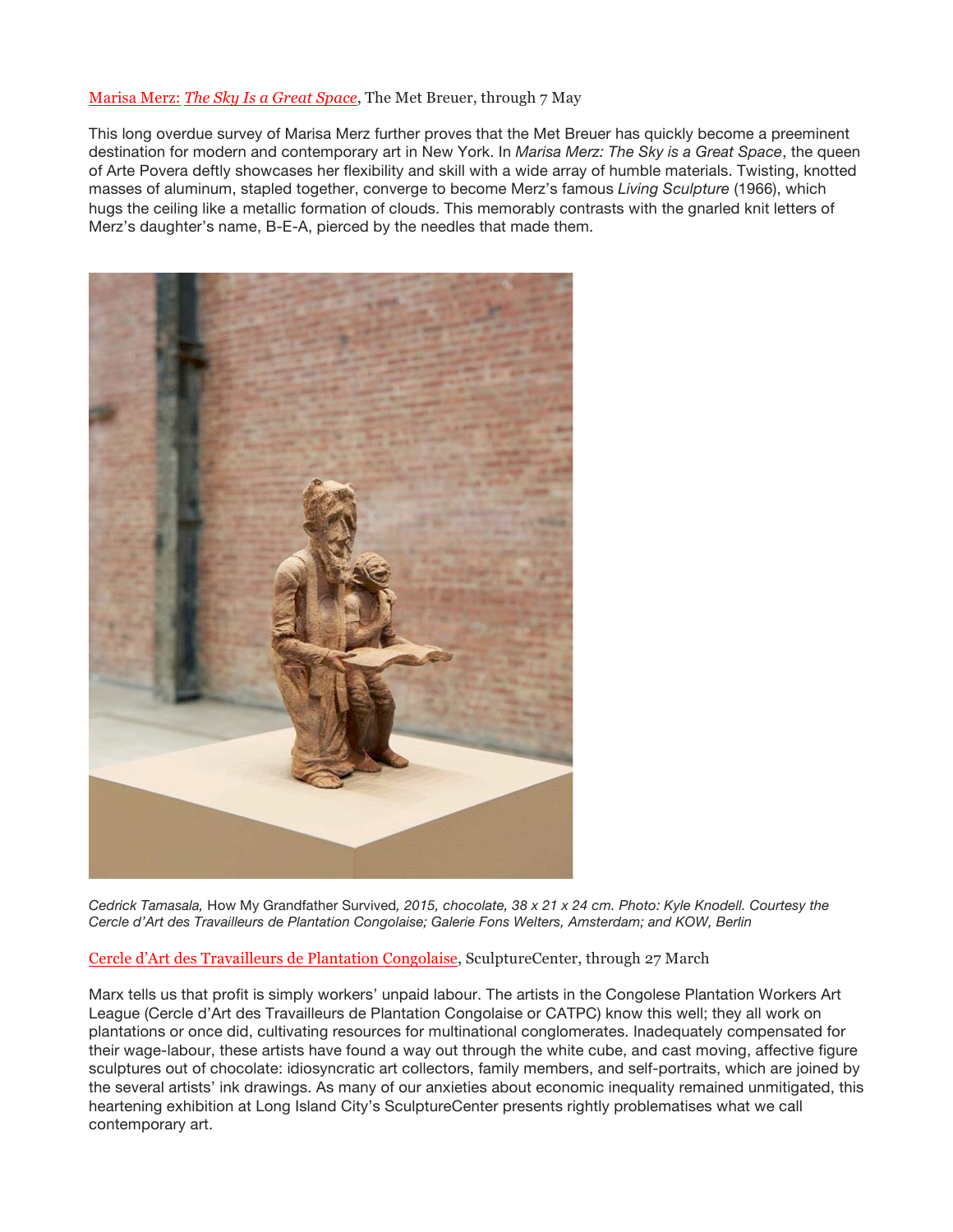

Gina Beavers, Before and After, 2015, acrylic and wood on canvas on panel with painted wood frame, 79 x 79 cm. *Courtesy Pratt Institute, New York*

# *A New Subjectivity: Figurative Painting after 2000*, Pratt Manhattan Gallery, through 12 April

Rising from the ashes of the so-called Zombie Formalism, the works of such individuals as Jackie Gendal, Katherine Bernhardt, Katherine Bradford, Gina Beavers, Liz Markus, and Rose Wylie have spearheaded compelling new forms of figure painting in recent years. Curated by painter and critic Jason Stopa, *A New Subjectivity: Figurative Painting* after 2000 brings together works by these six individuals to hypothesise that this new painting is fundamentally performative, harkening back to various early twentieth-century Expressionisms while incorporating contemporary narratives about who we purport to be. Bold, quirky, and arthistorically savvy, the diverse modes of figuration in *A New Subjectivity* project a palpable and convincing sense of harmony.



Kader Attia, Reason's Oxymorons, 2015, 18 films and installation of cubicles, 140 x 666 x 1189 cm. Photo: Max Yawney. *Courtesy the Artist and Lehmann Maupin, New York and Hong Kong*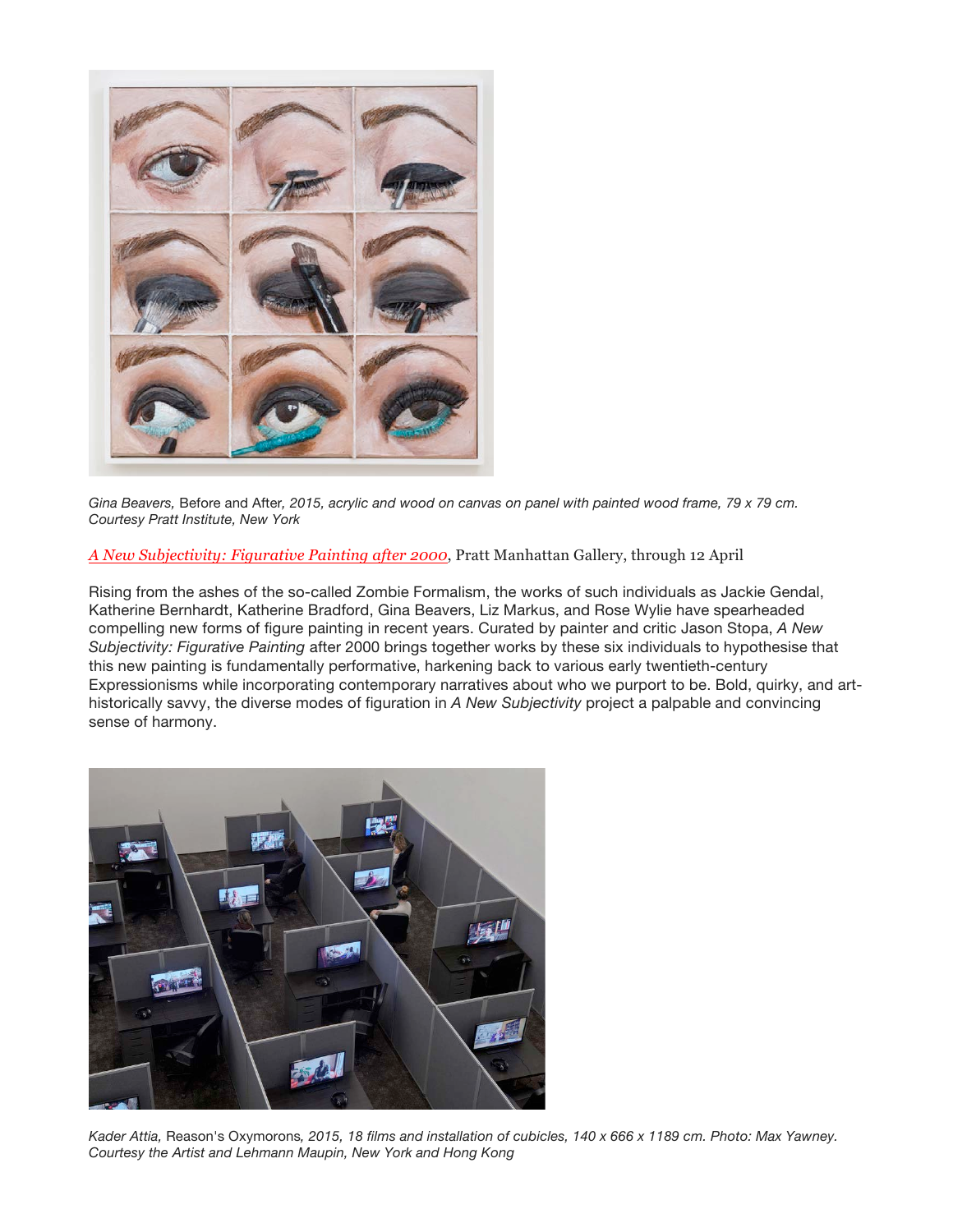## Kader Attia: *Reason's Oxymorons*, Lehmann Maupin, through 4 March

For those of us art workers who might wish to obscure our less-than-glamorous nine-to-fives, Kader Attia's installation at Lehmann Maupin, *Reason's Oxymorons*, creates a familiar dystopia. There's a sea of cubicles, sure, but this corporate grey environment, with eighteen sets of desks, monitors, office chairs, and headphones cedes to deeper content, especially for those of us who yearn for sophisticated research-based practices. Attia offers us a video library of eighteen interviews conducted with psychiatrists, patients, and philosophers, who together make clear the trauma of colonialism and western hegemony on the personal and cultural psyche, as well as the ongoing path to wellbeing.



Anoka Farugee, 2016P-02 (Circle), 2016, acrylic on linen on panel, 114 x 114 cm. Courtesy the artist and Koenig and *Clinton, New York*

Anoka Faruqee: *Rainbows and Bruises*, Koenig and Clinton, through 8 April

Unabashedly formal, Anoka Farquee's erudite paintings dazzle in their prismatic opticality. Faruqee applies and scrapes multiple, carefully computed layers of paint on linen-covered panels that result in 'rainbows' and 'bruises', as the show title suggests. The sheer radiance of these paintings, occasionally marred by the minor surface 'bruise', demonstrates a rarely seen technical understanding of paint and what it can become. Faruqee's uncanny visual noise and Technicolor distortion mesmerises, all the while simultaneously resisting and surrendering to the painting's inevitable afterlife as a photographic image.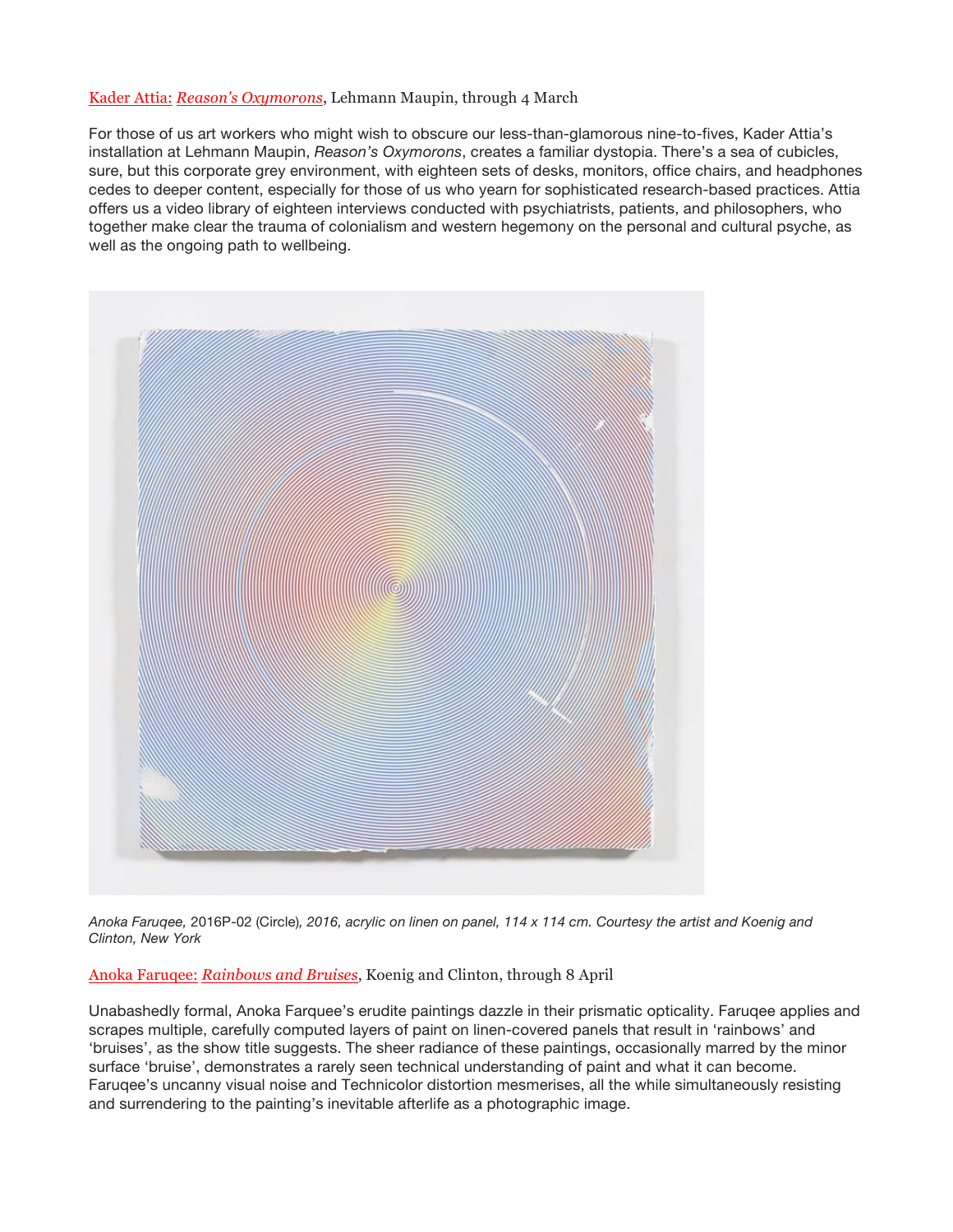

Leonhard Hurzlmeier, Robber Baroness, 2016-17, oil on canvas, 160 x 120 cm. Courtesy the artist and Rachel Uffner, *New York*

Leonhard Hurzlmeier: *All New Women*, Rachel Uffner, through 23 April

in his first solo exhibition in the United States, Leonhard Hurzlmeier furthers his trademark oeuvre, characterised by abstracted women, flat and geometricised. The Munich-based artist's endearing portraits invoke modernism's best graphic posters, as well as the likes of Picasso and Malevich. The simplicity of Hurzlmeier's style is alluring. A particularly notable painting is *Drunken Beach Queen* (2016–17) in which a nude woman reclines with a martini in hand, while a cubist-looking breast (or ear) levitates beside her head. Her hair cascades over her shoulder, falling down her body to create the beach on which she rests.



Sojourner Truth Parsons, Perfume on the Sun, 2017, canvas, acrylic, flashe, glue, 183 x 183 cm. Courtesy 11R Gallery, *New York*